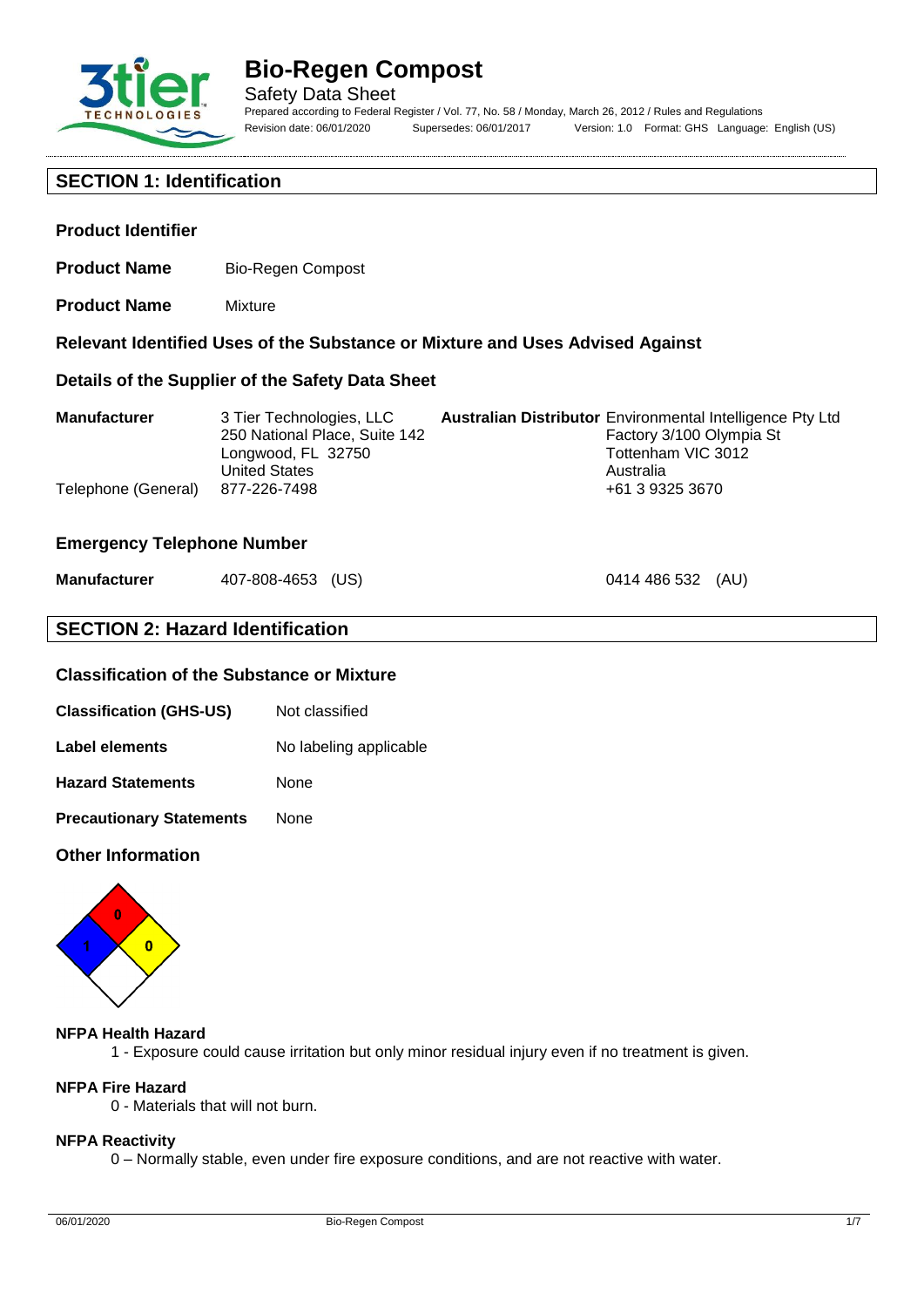Safety Data Sheet

Prepared according to Federal Register / Vol. 77, No. 58 / Monday, March 26, 2012 / Rules and Regulations

#### **SECTION 3: Composition/Information on Ingredients**

**Substances** Material does not meet the criteria of a substance.

#### **Mixtures**

Bio-Regen Compost is a blended composition "not considered hazardous" under the OSHA Hazard Communication Standard CFR Title 29 1910.1200. All ingredients appear on the EPA TSCA Inventory. All Bacillus Bacteria contained in this product are DSL Listed and Compliant.

| <b>Components</b>        | <b>CAS Number</b> | %  | <b>Hazardous</b> |
|--------------------------|-------------------|----|------------------|
| Organic Biopolymer       | 1415-93-6         | 70 | No               |
| <b>RO</b> Water          | 7732-18-5         | 15 | No               |
| Amino Acids              | Various           | 10 | No               |
| <b>Bacillus Bacteria</b> | ATCC 18250-7      |    | No               |

*Ingredients of <1% have been added to a non-hazardous liquid organic substrate. Active components >5% are identified above.*

*See Section 11 for Toxicology Information*

#### **SECTION 4: First aid measures**

#### **Description of First Aid Measures**

**Inhalation** Remove to fresh air and keep at rest in a comfortable position for breathing.

- **Skin (or clothing)** Remove affected clothing and wash all exposed skin with water for at least 15 minutes. If irritation develops or persists, get medical attention.
- **Eye** Immediately flush with plenty of water for at least 15 minutes. Remove contact lenses if present and easy to do so. If pain, blinking, or irritation develops or persists, get medical attention. Continue rinsing.
- **Ingestion** Rinse mouth thoroughly. Do not induce vomiting without advice from poison control center or medical professional. Get medical attention if you feel unwell.

#### **Most Important Symptoms and Effects, both Acute and Delayed**

Refer to Section 11: Toxicological Information.

#### **Indication of Any Medical Attention and Special Treatment Needed**

#### **Notes to Physician**

All treatments should be based on observed signs and symptoms of distress in patient. Consideration should be given to the possibility that overexposure to materials other than this product may have occurred.

#### **SECTION 5: Fire-Fighting Measures**

#### **Extinguishing Media**

**Suitable Extinguishing Media** Carbon dioxide. Dry powder. Foam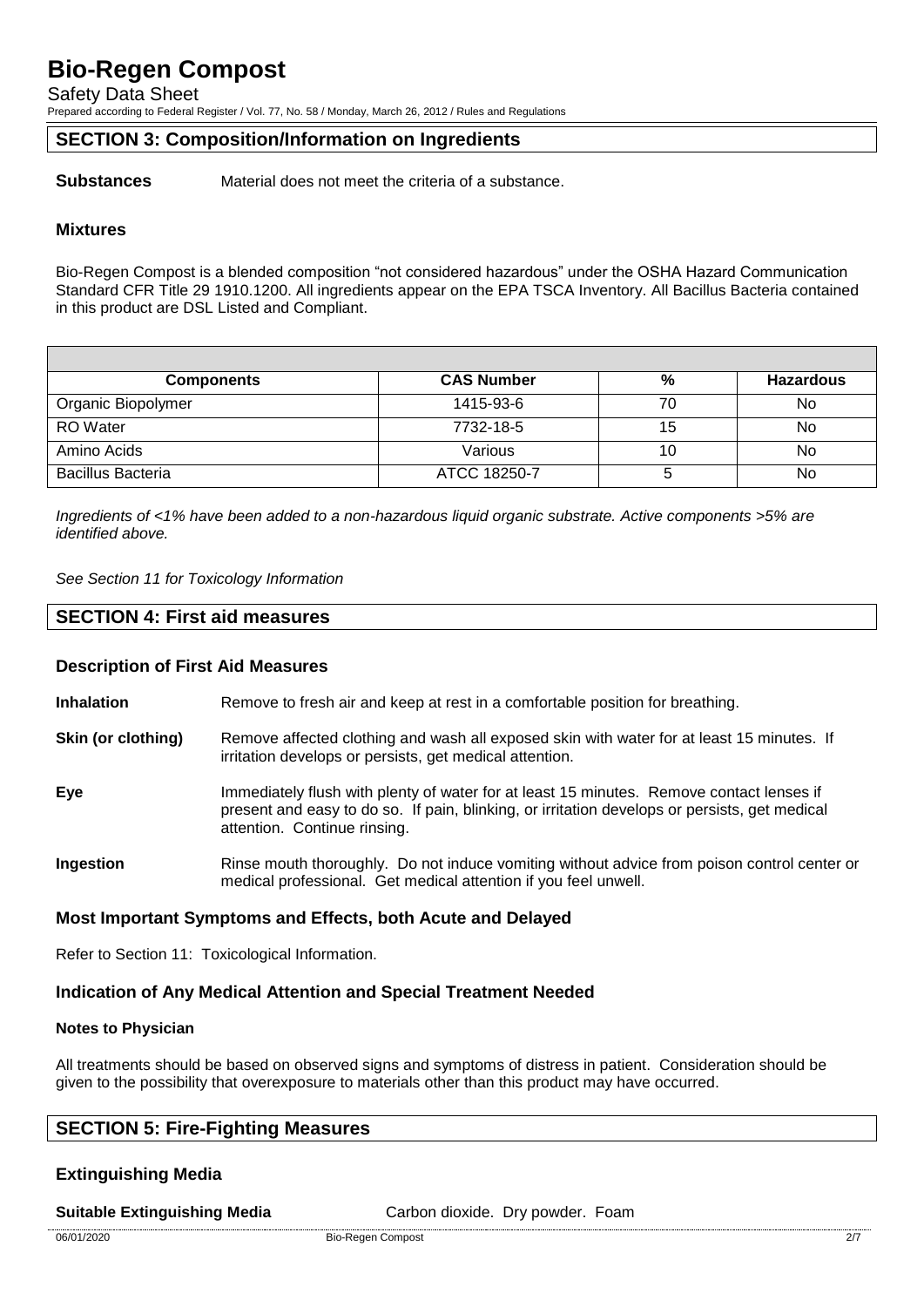Safety Data Sheet Prepared according to Federal Register / Vol. 77, No. 58 / Monday, March 26, 2012 / Rules and Regulations

| <b>Unsuitable Extinguishing Media</b>                 | Not applicable.                                                                                                                                                              |  |  |  |
|-------------------------------------------------------|------------------------------------------------------------------------------------------------------------------------------------------------------------------------------|--|--|--|
| Special Hazards Arising From the Substance or Mixture |                                                                                                                                                                              |  |  |  |
| <b>Unusual Fire and Explosion Hazards</b>             | Not applicable.                                                                                                                                                              |  |  |  |
| <b>Hazardous Combustion Products</b>                  | Not applicable.                                                                                                                                                              |  |  |  |
| <b>Advice for Firefighters</b>                        | No special firefighting equipment is needed; however, self-contained<br>breathing apparatus and protective clothing should be worn in fighting<br>fires involving chemicals. |  |  |  |

### **SECTION 6: Accidental Release Measures**

#### **Personal Precautions, Protective Equipment and Emergency Procedures**

**Personal Precautions** Store in a safe place. Wear approved goggles when handling this product. Wash material off skin with plenty of soap and water. Wash clothing and footwear before reuse. Always wash hands thoroughly after use.

**Emergency Procedures** Not applicable.

#### **Environmental Precautions**

#### **Methods and Material for Containment and Cleaning Up**

**Containment/Clean-Up Measures** Soak up spills with inert solids, such as clay or diatomaceous earth as soon as possible. Place in a suitable container for disposal in a safe manner in accordance with local/national regulations.

### **SECTION 7: Handling and Storage**

# **Precautions for Safe Handling**

**Handling Handling Handling Example 10** Do not handle until all safety precautions have been read and understood. Avoid contact with skin, eyes and clothing. Wash hands and other exposed areas with mild soap and water before eating, drinking or smoking and when leaving work.

#### **Conditions for Safe Storage, Including Any Incompatibilities**

**Storage** Keep out of reach of children. Store in a dry, well-ventilated area. Keep container closed when not in use.

**Incompatible Materials or Ignition Sources** Caustics, oxidizers, reducers.

#### **SECTION 8: Exposure Controls/Personal Protection**

#### **Control Parameters**

**Exposure Controls**

**Engineering Measures/Controls** None specified.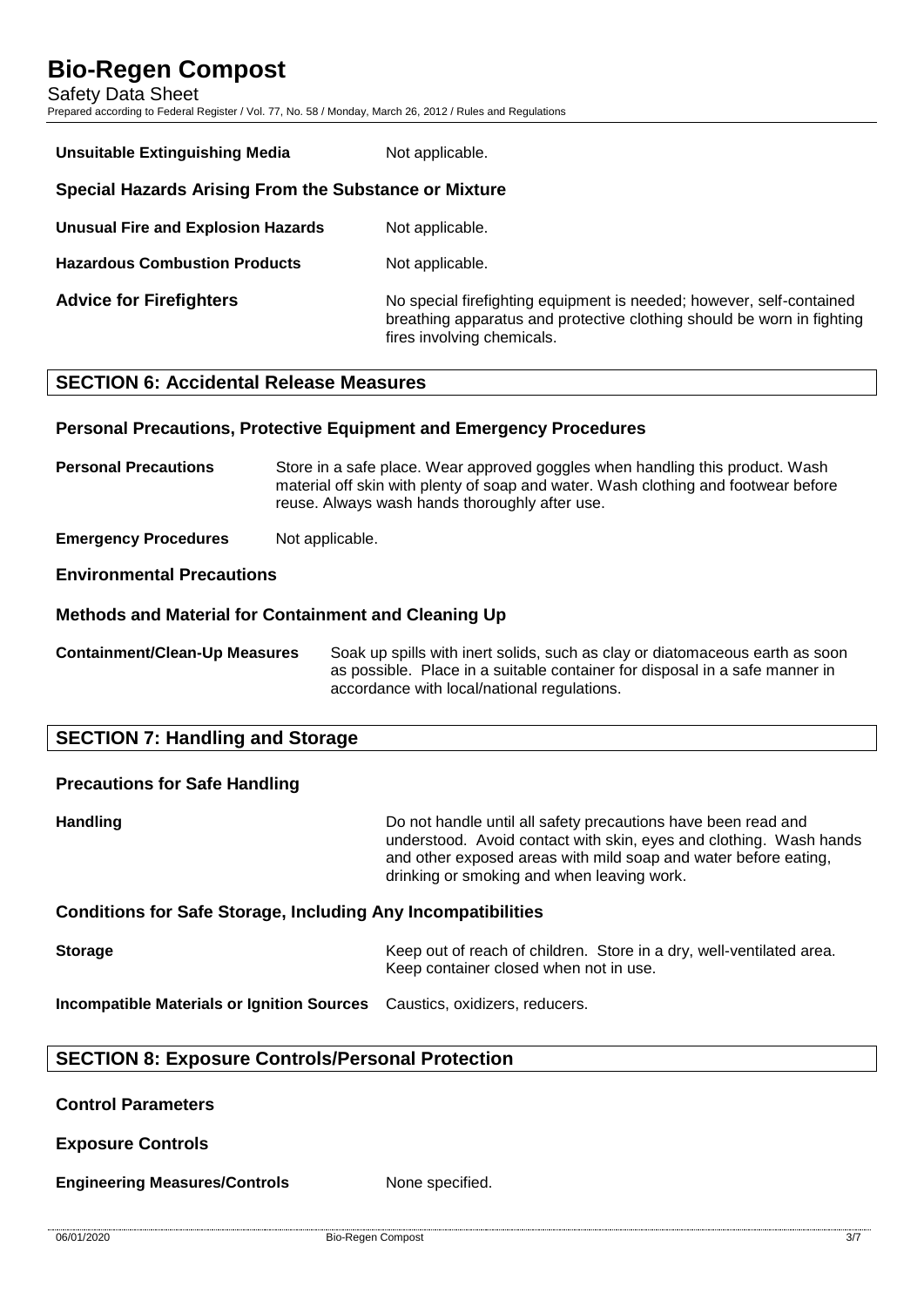Safety Data Sheet

Prepared according to Federal Register / Vol. 77, No. 58 / Monday, March 26, 2012 / Rules and Regulations

#### **Personal Protective Equipment**

| ጠካ |  |
|----|--|
| ľ. |  |
|    |  |

| <b>Pictograms</b>                                               |                                                                                      |
|-----------------------------------------------------------------|--------------------------------------------------------------------------------------|
| <b>Respiratory</b>                                              | MSHA-NIOSH approved. No special precautions required.                                |
| <b>Eye/Face</b>                                                 | Protective eye goggles are recommended.                                              |
| <b>Hands</b>                                                    | Wear rubber gloves for prolonged exposure; rinse completely from skin after contact. |
| <b>Skin/Body</b>                                                | No special precautions required; rinse completely from skin after contact.           |
| <b>General Industrial Hygiene Considerations</b> None specifed. |                                                                                      |
| <b>Environmental Exposure Controls</b>                          | None specified.                                                                      |

## **SECTION 9: Physical and Chemical Properties**

| <b>Material Description</b>                                            |                                     |                                          |                                     |
|------------------------------------------------------------------------|-------------------------------------|------------------------------------------|-------------------------------------|
| <b>Physical Form</b>                                                   | Liquid                              | <b>Appearance - Description</b>          | Brown / Black Liquid                |
| Color                                                                  | Brown / Black                       | Odor                                     | Natural / Earthy                    |
| <b>Taste</b>                                                           | Data Lacking                        | <b>Particulate Type</b>                  | Not relevant                        |
| <b>Particulate Size</b>                                                | Not relevant                        | <b>Aerosol Type</b>                      | Not relevant                        |
| <b>Odor Threshold</b>                                                  | Data Lacking                        | <b>Physical and Chemical Properties</b>  | Data Lacking                        |
| <b>General Properties</b>                                              |                                     |                                          |                                     |
| <b>Boiling Point</b>                                                   | >212°F (100°C)                      | <b>Melting Point</b>                     | Data Lacking                        |
| <b>Decomposition Temperature</b>                                       | Data Lacking                        | <b>Heat of Decomposition</b>             | Data Lacking                        |
| pH                                                                     | $7.5 - 9.5$                         | <b>Specific Gravity/Relative Density</b> | $1.02 - 1.04$                       |
| <b>Density</b>                                                         | Data Lacking                        | <b>Bulk Density</b>                      | Data Lacking                        |
| <b>Water Solubility</b>                                                | 99%                                 | <b>Solvent Solubility</b>                | Not relevant                        |
| <b>Viscosity</b>                                                       | <b>Equivalent to Water</b>          | <b>Explosive Properties</b>              | Classification criteria<br>not met. |
| <b>Oxidizing Properties</b>                                            | Classification<br>criteria not met. |                                          |                                     |
| <b>Volatility</b>                                                      |                                     |                                          |                                     |
| <b>Vapor Pressure</b>                                                  | <b>Equivalent to Water</b>          | <b>Vapor Density</b>                     | <b>Equivalent to Water</b>          |
| <b>Evaporation Rate</b>                                                | Not Determined                      | VOC (Wt.)                                | Negligible                          |
| VOC (Vol.)                                                             | Data Lacking                        | <b>Volatiles (Wt.)</b>                   | Data Lacking                        |
| <b>Volatiles (Vol.)</b>                                                | Data Lacking                        |                                          |                                     |
| <b>Flammability</b>                                                    |                                     |                                          |                                     |
| <b>Flash Point</b>                                                     | Not relevant                        | <b>UEL</b>                               | Not relevant                        |
| <b>LEL</b>                                                             | Not relevant                        | <b>Autoignition</b>                      | Not relevant                        |
| <b>Self-Accelerating</b><br><b>Decomposition Temperature</b><br>(SADT) | Not relevant                        | <b>Heat of Combustion</b>                | Not relevant                        |
| <b>Burning Time</b>                                                    | Not relevant                        | <b>Flame Duration</b>                    | Not relevant                        |
| <b>Flame Height</b>                                                    | Not relevant                        | <b>Flame Extension</b>                   | Not relevant                        |
| <b>Ignition Distance</b>                                               | Not relevant                        | Flammability (solid, gas)                | Non-flammable                       |
| 06/01/2020                                                             | <b>Bio-Regen Compost</b>            |                                          | 4/7                                 |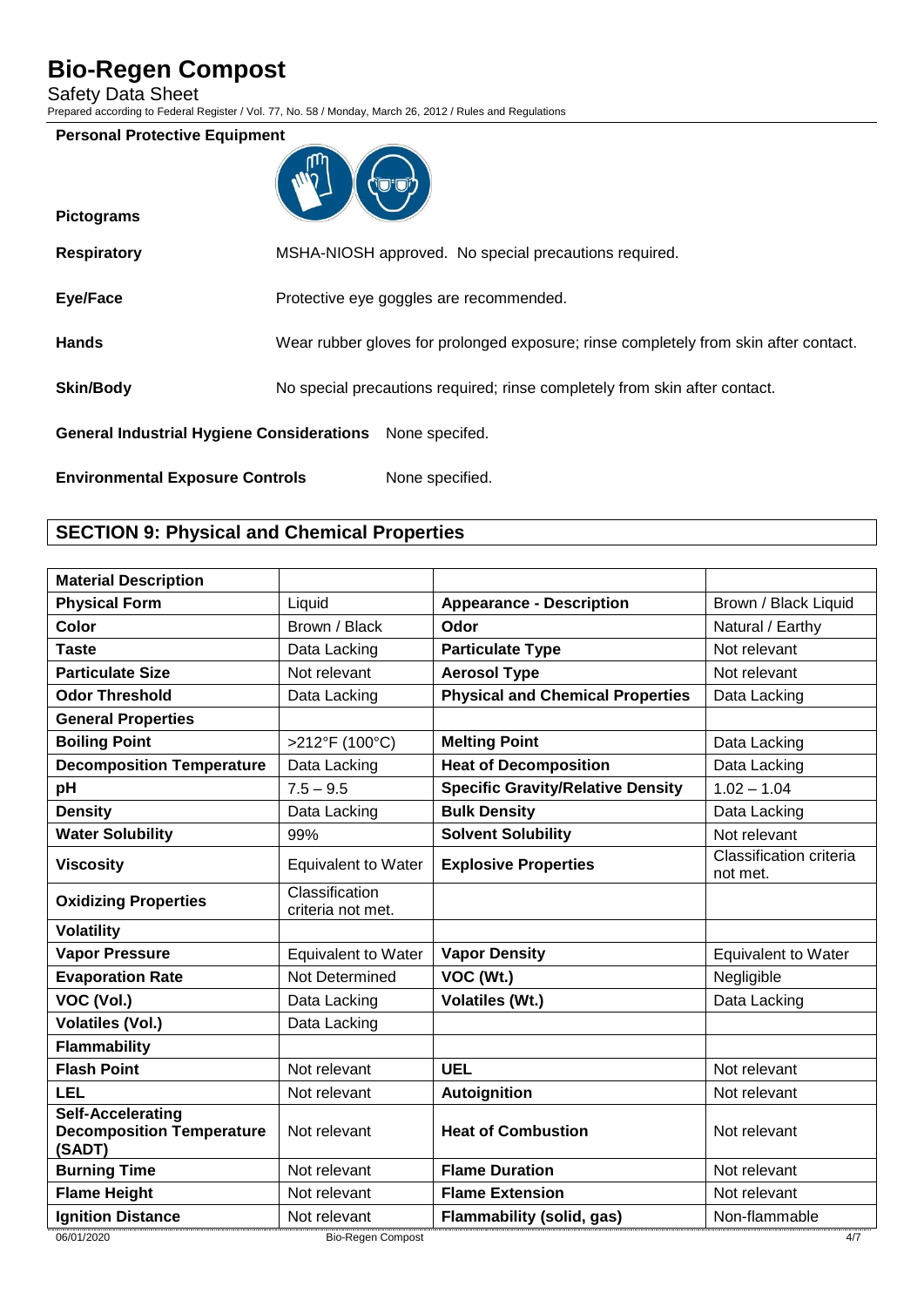#### Safety Data Sheet

Prepared according to Federal Register / Vol. 77, No. 58 / Monday, March 26, 2012 / Rules and Regulations

| <b>Environmental</b>                                   |              |                                                      |              |
|--------------------------------------------------------|--------------|------------------------------------------------------|--------------|
| Half-Life                                              | Data Lacking | <b>Octanol/Water Partition</b><br><b>Coefficient</b> | Data Lacking |
| <b>Coefficient of Water/Oil</b><br><b>Distribution</b> | Data Lacking | <b>Bioaccumulation Factor</b>                        | Data Lacking |
| <b>Bioconcentration Factor</b>                         | Data Lacking | <b>Biochemical Oxygen Demand</b><br><b>BOD/BOD5</b>  | Data Lacking |
| <b>Chemical Oxygen Demand</b>                          | Data Lacking | <b>Persistence</b>                                   | Data Lacking |
| <b>Degredation</b>                                     | Data Lacking |                                                      |              |

## **SECTION 10: Stability and Reactivity**

| <b>Reactivity</b>                         | No dangerous reaction known under conditions of normal use. |
|-------------------------------------------|-------------------------------------------------------------|
| <b>Chemical Stability</b>                 | Stable under normal temperatures and pressures.             |
| <b>Possibility of Hazardous Reactions</b> | None known.                                                 |
| <b>Conditions to Avoid</b>                | None known.                                                 |
| <b>Incompatible Materials</b>             | Strong oxidizing agents, alkalis.                           |
| <b>Hazardous Decomposition Products</b>   | Carbon oxides (CO, CO2). Sulfur oxides.                     |

# **SECTION 11: Toxicological Information**

#### **Information of Toxicological Effects**

| <b>GHS Properties</b>                | <b>Classification</b> |                                 |
|--------------------------------------|-----------------------|---------------------------------|
| <b>Acute Toxicity</b>                | <b>OSHA HCS 2012</b>  | Classification criteria not met |
| <b>Aspiration Hazard</b>             | <b>OSHA HCS 2012</b>  | Classification criteria not met |
| Carcinogenicity                      | <b>OSHA HCS 2012</b>  | Classification criteria not met |
| <b>Germ Cell Mutagenicity</b>        | <b>OSHA HCS 2012</b>  | Classification criteria not met |
| <b>Respiratory Sensitization</b>     | <b>OSHA HCS 2012</b>  | Mild Irritant                   |
| <b>Serious Eye Damage/Irritation</b> | <b>OSHA HCS 2012</b>  | Mild Irritant                   |
| <b>Skin Corrosion/Irritation</b>     | <b>OSHA HCS 2012</b>  | Classification criteria not met |
| <b>Skin Sensitization</b>            | <b>OSHA HCS 2012</b>  | Mild Irritant                   |
| <b>STOT-RE</b>                       | <b>OSHA HCS 2012</b>  | Classification criteria not met |
| STOT-SE                              | <b>OSHA HCS 2012</b>  | Classification criteria not met |
| <b>Toxicity for Reproduction</b>     | <b>OSHA HCS 2012</b>  | Classification criteria not met |

**Target Organs** None.

#### **Route(s) of Entry/Exposure**

#### **Potential Health Effects**

#### **Inhalation**

Acute (Immediate) May cause respiratory irritation. Chronic (Delayed) No data available.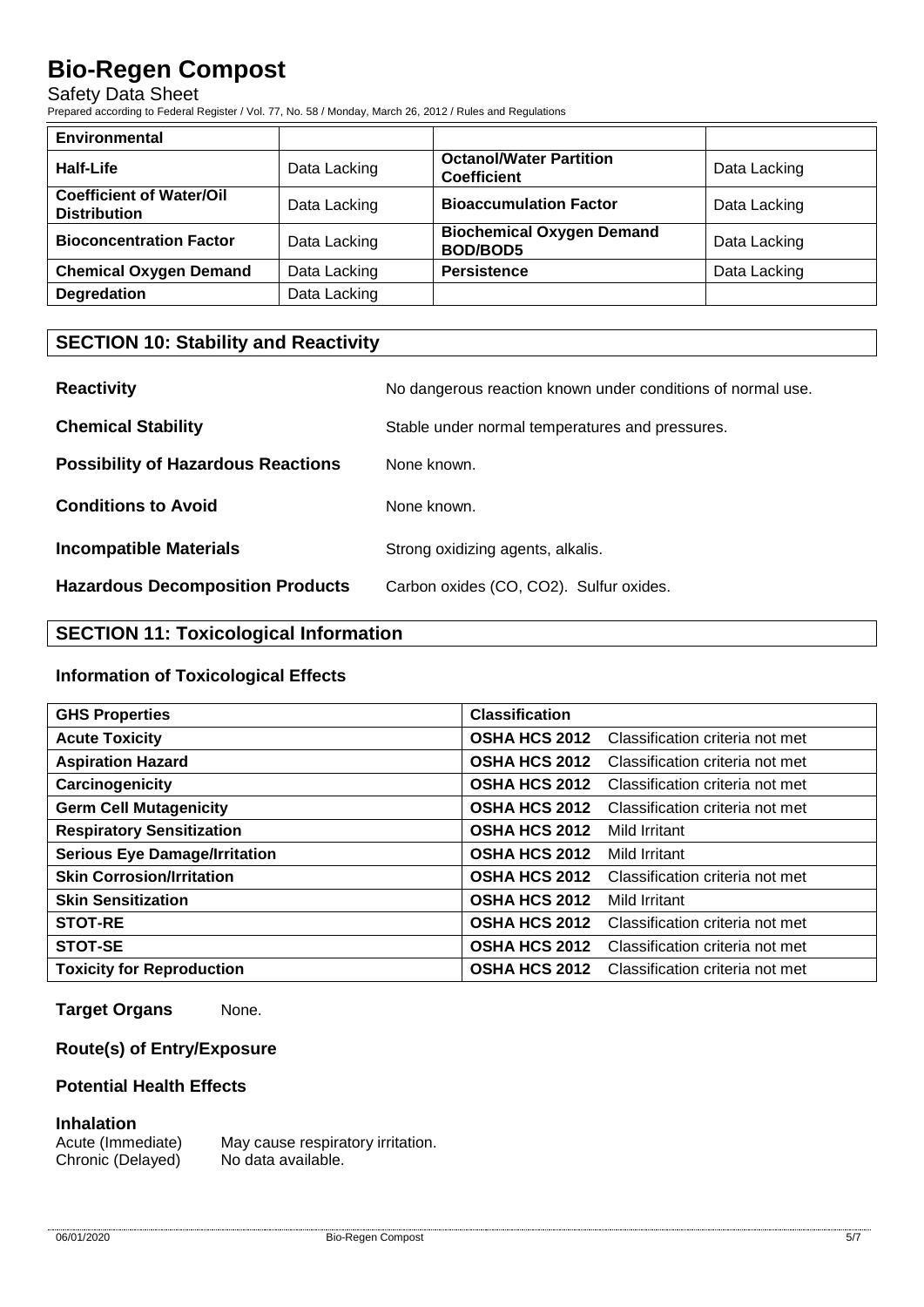Safety Data Sheet

Prepared according to Federal Register / Vol. 77, No. 58 / Monday, March 26, 2012 / Rules and Regulations

#### **Skin**

| Acute (Immediate) | May cause skin irritation. |
|-------------------|----------------------------|
| Chronic (Delayed) | No data available.         |

#### **Eye**

| Acute (Immediate) | Direct contact with the eyes is likely to be irritating. |
|-------------------|----------------------------------------------------------|
| Chronic (Delayed) | No data available.                                       |

#### **Ingestion**

Acute (Immediate) May cause gastrointestinal irritation.<br>Chronic (Delaved) No data available. Chronic (Delayed)

### **SECTION 12: Ecological information**

| <b>Toxicity</b>                      | Material data lacking.                                                              |
|--------------------------------------|-------------------------------------------------------------------------------------|
| <b>Persistence and Degradability</b> | Material data lacking.                                                              |
| <b>Bioaccumulative Potential</b>     | Material data lacking.                                                              |
| <b>Mobility in Soil</b>              | Material data lacking.                                                              |
| <b>Other Adverse Effects</b>         | No studies have been found.                                                         |
| <b>Other Information</b>             | No data is available on the adverse effects of this material on the<br>environment. |

### **SECTION 13: Disposal Considerations**

#### **Waste Treatment Methods**

- **Product Waste** Dispose of content in accordance with local, regional, national, and/or international regulations.
- **Packaging Waste** Dispose of container in accordance with local, regional, national, and/or international regulations.

#### **SECTION 14: Transport Information**

|                  | <b>14.1 UN</b><br><b>Number</b> | <b>14.2 UN</b><br><b>Proper Shipping</b><br><b>Name</b> | 14.3<br><b>Transport Hazard</b><br>Class(es) | 14.4 Packing<br>Group | 14.5<br><b>Environmental</b><br><b>Hazards</b> |
|------------------|---------------------------------|---------------------------------------------------------|----------------------------------------------|-----------------------|------------------------------------------------|
| <b>DOT</b>       | Not applicable                  | $(N.O.I.)$ Non<br>Hazardous                             | Not applicable                               | Not applicable        | Not applicable                                 |
| <b>TDG</b>       | Not applicable                  | Not applicable                                          | Not applicable                               | Not applicable        | Not applicable                                 |
| <b>IMO/IMDG</b>  | Not applicable                  | Not applicable                                          | Not applicable                               | Not applicable        | Not applicable                                 |
| <b>IATA/ICAO</b> | Not applicable                  | Not applicable                                          | Not applicable                               | Not applicable        | Not applicable                                 |

**Special Precautions for User** None specified.

**Transport in Bulk According to**

#### **Annex II of MARPOL 73/78**